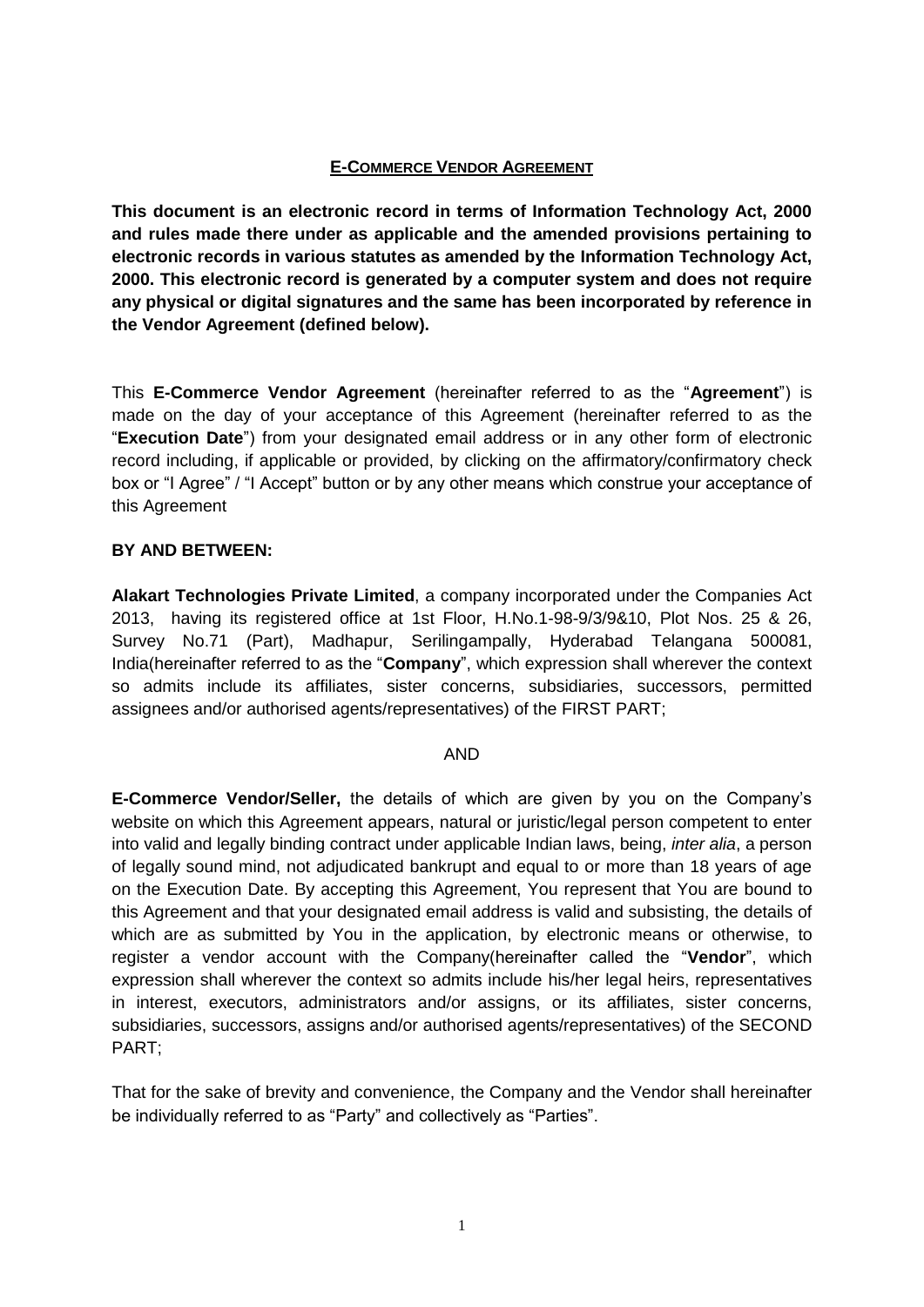WHEREAS, the Company owns and operates "Alakart" located at the domain name [https://in.alakart.com/\(](https://in.alakart.com/)hereinafter referred to as the "**Company Website**") as an online ecommerce marketplace for the display, advertising and sale of various products of different nature, which are marketed and sold using electronic medium more particularly through the e-commerce domain.

WHEREAS, the purpose of this Agreement is to provide qualifying vendors with the opportunity to sell products through the e-commerce marketplace plat formed on the Company Website. This Agreement supplements any other agreements governing the buying and selling of products between the Company and the Vendor, including any vendor buying agreements and/or purchase orders.

WHEREAS, the Vendor is *inter alia* engaged in the business of developing and/or manufacturing and/or selling various products and related services, and has entered into this Agreement with the Company for the purpose of having its products sold as well as marketed and promoted through the e-commerce marketplace platform offered on the Company Website

These recitals shall form part of the Agreement.

NOW THEREFORE, in consideration of the mutual promises and other consideration, the sufficiency of which is acknowledged, the Parties, intending to be legally bound, agree as follows:

# **1. Definitions**

For the purpose of this Agreement, the following words and phrases shall have the meaning assigned to them under this clause:

- 1.1 "**Affiliate**" shall mean, with respect to each Party, any person or entity directly or indirectly through one or more intermediary Controlling, Controlled by, or under direct or indirect common Control with a Party.
- 1.2 "**Alakart online shopping portal**" shall mean the online platform owned and operated by the Company that facilitates the shopping transaction between the Vendor and the end customer.
- 1.3 "**Application**" shall mean and include any and all forms and particulars filled-in by the Vendor, whether electronically or as otherwise applicable or provided, to create a vendor account with the Company as a precursor to the execution of this Agreement and which shall be considered a part of this Agreement and annexed hereto as Annexure A.
- 1.4 "**Control**", "**Controlled**" or "**Controlling**" shall mean, with respect to any person or entity, any circumstance in which such person or entity is controlled by another person or entity by virtue of the latter person or entity controlling the composition of the board of directors or managers or owning the largest or controlling percentage of the voting securities of such person/entity or otherwise controlling the other.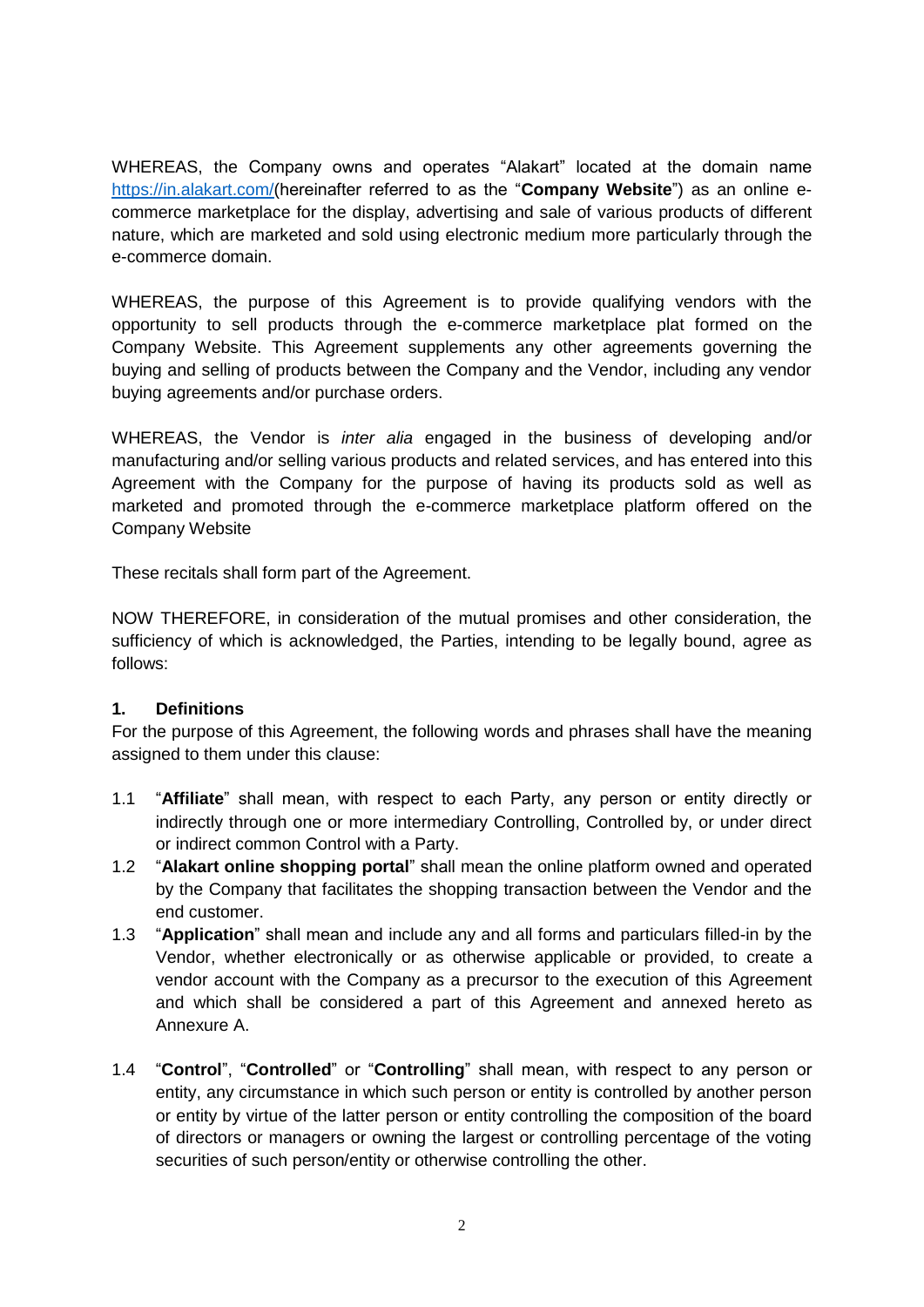- 1.5 "**Brand**" or "**Brand Name**" shall mean brand name / trade mark / service mark / logo of the Company, or any other successor or replacement brand/trademark, as may be decided by the Company upon a prior intimation to the Vendor.
- 1.6 "**Company**" shall mean Alakart Technologies Private Limited.
- 1.7 "**Company Website**" shall mean that Company's website, including the e-commerce marketplace platform, hosted by the Company at [https://in.alakart.com](https://in.alakart.com/) (and any successor or replacement website).
- 1.8 "**Confidential Information**" means and includes any and all information which is confidential to a Party including any (i) business information and business processes, (ii) any samples, formulations, specifications, data relating to manufacturing and quality control processes and procedures, (iii) advertising and marketing plans, (iv) any past, current or proposed development projects or plans for future development work, (v) technical, marketing, financial and commercial information whether relating to past or current or future, (vi) the commercial and business affairs of a Party, (vi) all customer related information including any rates and discounts and (vii) and with respect to the Company shall include the end customer database.
- 1.9 "**Deliverable(s)**" shall mean the specific materials, devices, products, services or other deliverables that are provided by Vendor to the Company during the course of performing this Agreement and any related document thereto.
- 1.10 "**E-Commerce"** shall mean sale of products by the Company to its end customers via the internet, the Company Websites, or any on-line system or computer network. E-Commerce also includes any related business and marketing activities supporting such sales.
- 1.11 "**E-Commerce Marketplace**" shall mean the virtual electronic market/store created through the Alakart online shopping portal on the Company Website for sale of the Vendor's products either through the Company Website displaying the particulars of the Vendor's products and making the same available for sale, and by means of which the end customer can place an order for the products of the Vendor.
- 1.12 "**End Customer**" shall mean any individual, group of individuals, firm, company or any other entity placing an order for products of the Vendor through the Company Website.
- 1.13 "**End Customer Database**" shall mean all data / information (as may be updated from time to time) about the persons/ entities including their names, addresses, contact details, queries, orders and other requests made available by such persons / entities on the platform or otherwise captured by the platform that shall further include the usage, behaviour, trends and other statistical information / data relating to such persons / entities, who (i) access the platform or otherwise get invitation to the platform or correspond with the platform, (ii) place any order for products on the platform, or (iii) send any enquiry/ request with respect to the platform, and shall include all analysis and records based on such aforementioned information, including the spending and other patterns of such persons/entitles and products. For the avoidance of doubt, any list, description or other grouping of consumers or customers or any derivative work from end customer database shall be deemed to be end customer database.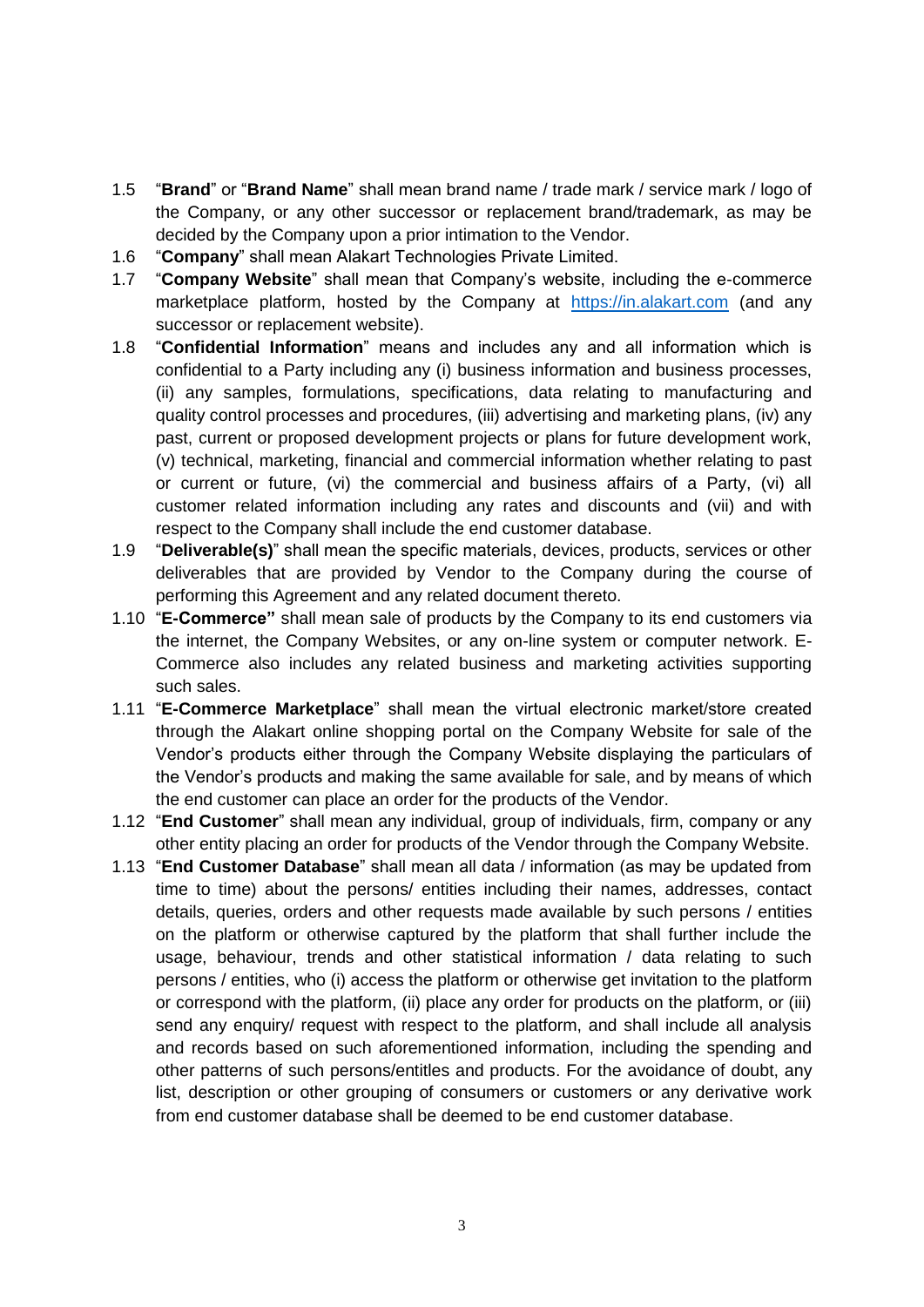- 1.14 "**Intellectual Property**" includes ideas, concepts, creations, discoveries, inventions, improvements, know how, trade or business secrets; trademarks, service marks, logos, domain names, designs, utility models, tools, devices, models, methods, patents, copyright (including all copyright in any designs and any moral rights), masks rights, design right, procedures, processes, systems, principles, algorithms, works of authorship, flowcharts, drawings, books, papers, models, sketches, formulas, teaching techniques, electronic codes, proprietary techniques, research projects, and other confidential and proprietary information, computer programming code, databases, software programs, data, documents, instruction manuals, records, memoranda, notes, user guides; in either printed or machine-readable form, whether or not copyrightable or patentable, or any written or verbal instructions or comments. the end customer database shall be considered to be the intellectual property of the Company.
- 1.15 "**Intellectual Property Rights**" means and includes (i) all rights, title or interest under any statute or under common law or under customary usage including in any intellectual property or any similar right, anywhere in the world, whether negotiable or not and whether register able or not, (ii) any licenses, permissions and grants in intellectual property (iii) applications for any of the foregoing and the right to apply for them in any part of the world and (iv) all extensions and renewals thereto.
- 1.16 "**Order**" shall mean an order for purchase of the Vendor's products wherein the end customer has agreed to purchase the product upon the terms and conditions and at the price indicated on the Company Website.
- 1.17 "**Payment Facilitation Services**" shall mean facilitating the receipt of price on the platform either along with platform services or otherwise (for example cash on delivery services).
- 1.18 "**Platform**" shall mean the e-commerce marketplace platform offered on the Company Website bearing the brand name.
- 1.19 "**Platform Services**" shall mean the internet based electronic e-commerce marketplace platform in the form of an intermediary to facilitate sale and purchase of the Vendor's goods and services through the platform.
- 1.20 "**Product(s)**" shall mean any and all goods and related services of the Vendor which would be made available for sale on the Company Website in terms of provisions of this Agreement.
- 1.21 "**Price**" shall mean the cost at which the products are to be delivered to the Customer inclusive of shipping charges, if any.
- 1.22 "**Service Fees**" shall mean the fees charged by the Company as specified in Schedule B of this Agreement for availing of either whole or part of the service provider business by the Vendor in accordance with this Agreement.
- 1.23 "**Service Provider Business**" shall mean the services provided in relation to Alakart online shopping portal by the Company as a service provider to the Vendor including but not limited to platform, platform services, payment facilitation services and transaction support services.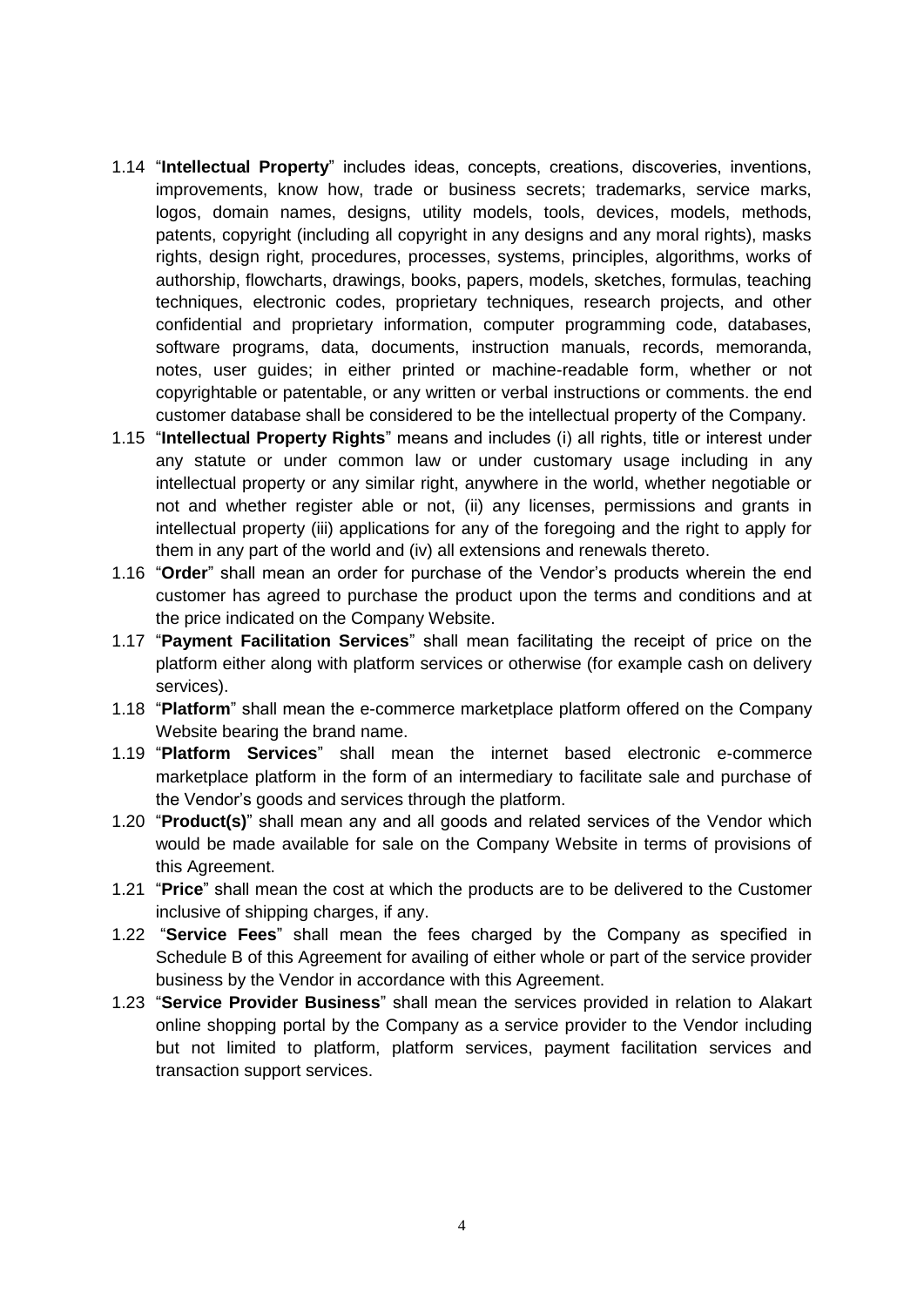- 1.24 "**Service Provider Content**" shall mean the Company Website, all the pages of the Company Website, all the content contained in the Company Website (excluding any third party content and advertisements), look and feel of the Company Website, any and all information or content owned or controlled (e.g. by license or otherwise) by the Company or its Affiliates, including text, images, graphics, photographs, video and audio, and furnished by Company or its Affiliates in connection with platform services, transaction support services, payment facilitation services and for the purpose of offering for sale of the Vendor's products on the Company Website.
- 1.25 "**Shipping Charges**" shall mean the logistics/courier/postal charges including all taxes incurred for delivering the product(s) to the end customer.
- 1.26 "**Shipment Cost**" shall mean the cost and taxes recovered by the Company from the Vendor per order for handling the logistics involved in shipping the product to the end customer.
- 1.27 "**Term**" shall have the meaning as set out in Clause 3 of this Agreement.
- 1.28 "**Transaction Fees**" shall mean the margin per transaction charged by the Company to the Vendor at the rates specified in Schedule A, upon placement of an order by end customer for the Vendor's product on the Company Website.
- 1.29 "**Transaction Support Services**" shall include services in relation to support the sale of the goods and services by the Vendor to end customer which shall include product listings, warehousing services, logistics management services, payment facilitation services, customer support services and any other additional services that may be agreed between the parties.
- 1.30 "**Vendor**" shall mean the entity incorporated or otherwise more specifically described hereinabove, which sells its products through the Company Website and whose particulars are described and detailed in the application for a vendor account with the **Company**
- 1.31 "**Vendor Account**" shall mean the account created with the Company by the Vendor through the Company Website with a view to make its products available for sale on the Company Website, thereby also permitting the Company to act as a service in terms with the purpose of this Agreement.

### **2. Arrangement and Purpose of the Agreement**

- 2.1 The Company shall offer to the Vendor its services for facilitating online sale of the Vendor's product which shall include hosting and technology, customer support, logistics services (if availed by the Vendor), payment services and all the other related services to ensure customer satisfaction on behalf of the Vendor, in consideration for which the Vendor shall pay services fees to the Company. The Vendor shall also pay transaction fees to the Company for the sale being effectuated through the Company Website, as specified in this Agreement.
- 2.2 Based on mutual discussions, it is agreed by and between the Parties hereto that the Vendor shall put up for sale its products on the Company Website, subject to the terms and conditions hereinafter contained.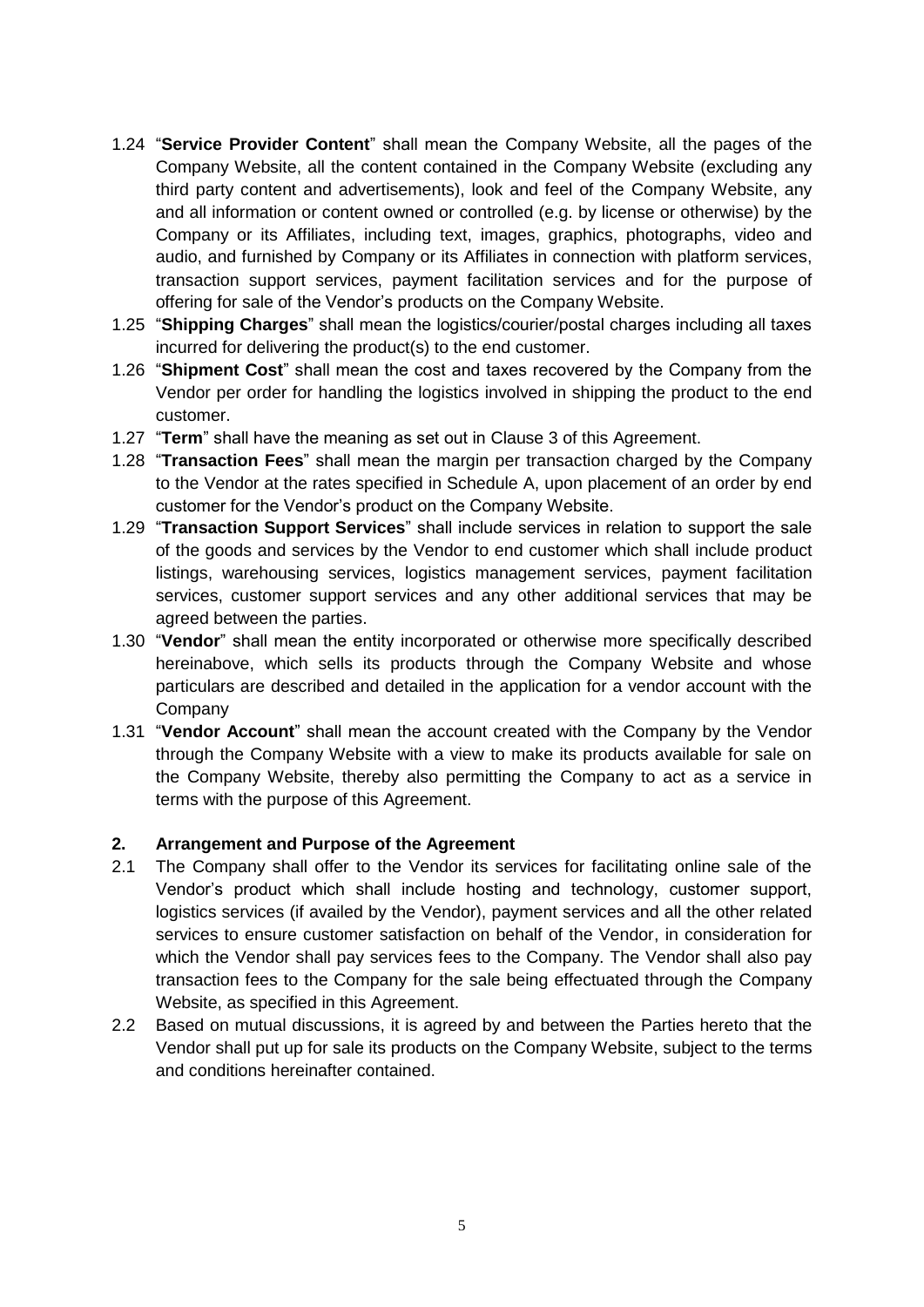# **3. Term and Termination**

- 3.1 The Term of this Agreement begins on the Execution Date and continues for a period of 12 months unless terminated earlier.
- 3.2 If terminated by either Party, the Agreement will continue to govern the sale of Vendor products purchased by end customers prior to termination until such products are sold, returned, or removed from inventory so that no inventory of such products remains.
- 3.3 The Agreement may be extended for such further period as may be mutually agreed by and between the parties hereto in writing to this effect.
- 3.4 This Agreement may be terminated by the Company in the event:
	- 3.4.1 The Vendor fails to make payment of the agreed amount, by giving 7 days written notice.
	- 3.4.2 The Vendor commits a material breach of any representation, obligations, covenant, warranty or term of this agreement and the same is not rectified within 30 days after written notice given by the Company.
	- 3.4.3 If a Petition for insolvency is filed against the Vendor.
	- 3.4.4 If the Vendor is in infringement of the third party rights including intellectual property rights.
	- 3.4.5 This Agreement may be terminated by either party giving the other 30 days written notice.

# 3.5 Effect of Termination:

- 3.5.1 In the event of termination/expiry of this Agreement, the Company shall remove the web links and discontinue display of the Vendor's products on the Company Website with immediate effect. The Company shall not be liable for any loss or damages (direct, indirect or inconsequential) incurred by the Vendor by virtue of termination of this Agreement. During the period under notice both the parties shall be bound to perform its obligations incurred under this Agreement and this sub-clause shall survive the termination of this Agreement.
- 3.5.2 Upon expiry or termination of this Agreement all confidential information and any other materials which may have been provided by one Party to the other shall be forthwith returned and the returning Party shall certify such return and all copies thereof or any other material or information which cannot be returned, shall be destroyed completely.
- 3.5.3 Termination of this Agreement shall not relieve any Party of any of its obligations or liabilities and affect the rights and remedies of a Party, which have accrued prior to the date of termination.
- 3.5.4 Termination of this Agreement shall not affect any obligations or duties of the Vendor and the Company towards the end customer which obligations or duties accrued before the termination of this Agreement.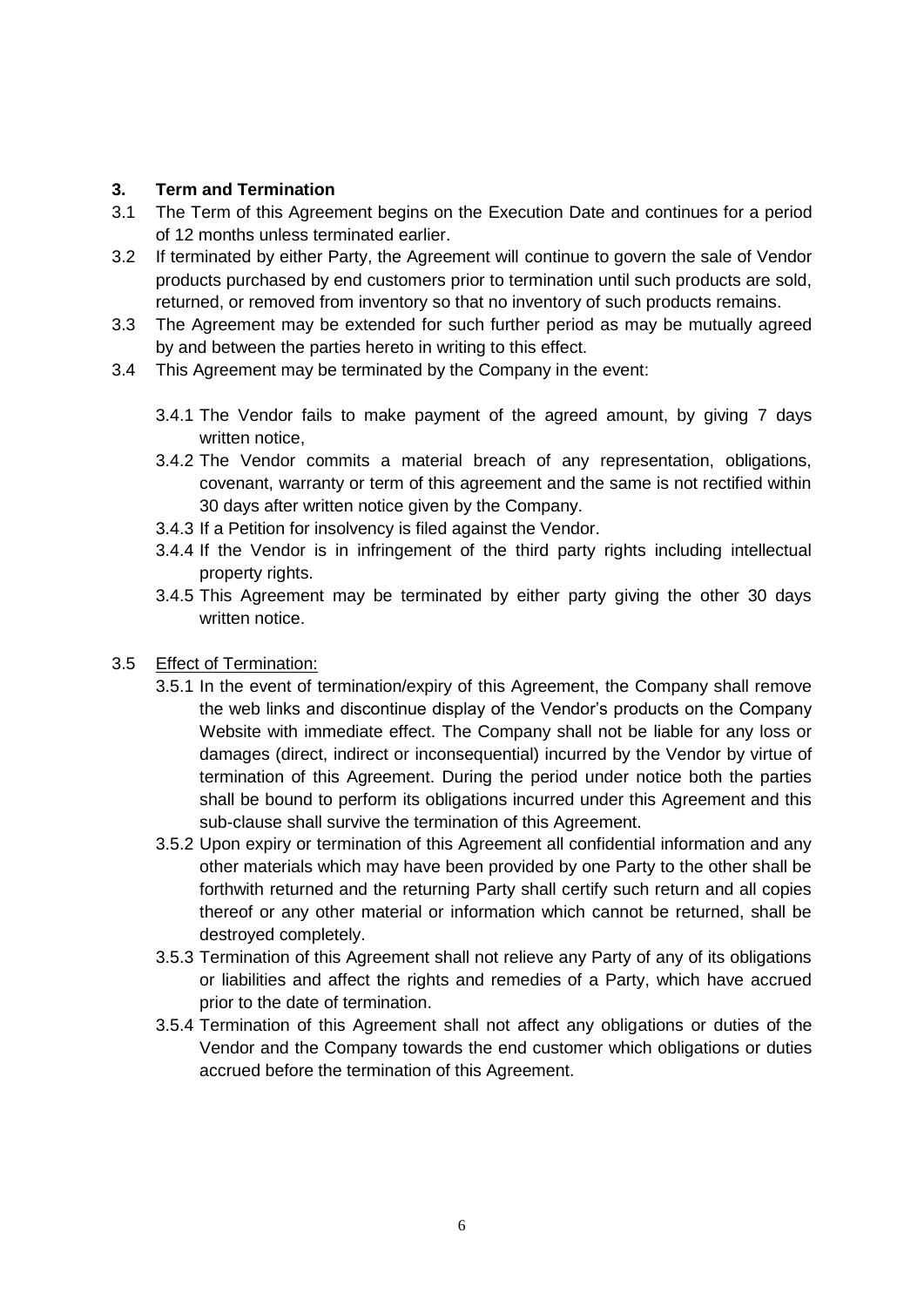# **4. Transaction Fee**

- 4.1 The Company as such shall not charge a transaction fee for all sales of the products of the Vendor that are made/generated through the end-customer's use of the Company Website and this transaction fee shall be paid by the Vendor to the Company, as specified to be paid product category wise is specified in Declaration cum undertaking of this Agreement. The Company may expressly amend or modify the transaction fee as specified in Declaration cum undertaking in respect of any product, at any time, without prior notice to the Vendor and any such amendment(s) to Declaration cum undertaking shall be a part of this Agreement.
- 4.2 It is expressly agreed by both Parties, that the Company shall debit the transaction fee amount(s) from the remittance to Vendor at the time of forwarding the order received from the end customer.

# **5. Consideration and Payment Terms**

- 5.1 The Company shall collect the payment on behalf of the Vendor in respect of the orders received from end customers on the Company Website. In consideration of the services rendered in pursuance of this Agreement, the Company shall charge the services fees to the Vendor at the rates specified by the Company in Declaration cum undertaking. The Company shall pay the Vendor an amount recovered as price minus the sum of shipping charges, service fees, transaction fees and shipment cost in respect of approved order(s). The shipment cost will be levied at actuals as per Declaration cum undertaking per transaction, per customer basis. The said shipment cost will be independent of the quantity shipped for a transaction by a particular end customer.
- 5.2 In the event any order is reversed due to "damaged product", "quality issue", "not delivered" or "wrong item delivered", Vendor agrees that the Company shall levy the service fees, plus a penalty of the service fees of the product at actuals and the said fees and penalties will be deducted from the amount due and payable to Vendor.
- 5.3 Further Company shall debit the service fees at actuals to the Vendor in the event the product cannot be delivered by the Vendor due to "out of stock" and in such an event Vendor shall be liable to bear all the cost and claims (including cost of legal proceedings, cost of attorneys, claims, etc.) raised against the Company.
- 5.4 Vendor agrees to bear all the applicable taxes duties, or other similar payments (including GST etc.) arising out of the sales transaction of the product through the Company Website and the Company shall not be responsible to collect, report, or remit any taxes arising from any transaction

# **6. Obligations of the Vendor**

- 6.1 The Vendor shall upload the product description, images, disclaimer, delivery time lines, price and such other details for the products to be displayed and offered for sale through the platform provided on the Company Website.
- 6.2 The Vendor shall ensure not to upload any description/image/text/graphic that is unlawful, illegal, objectionable, obscene, vulgar, opposed to public policy, prohibited or is in violation of intellectual property rights including but not limited to Trademark and copyright of any third party. The Vendor shall ensure to upload the product description and image only for the product which is offered for sale through the Company Website.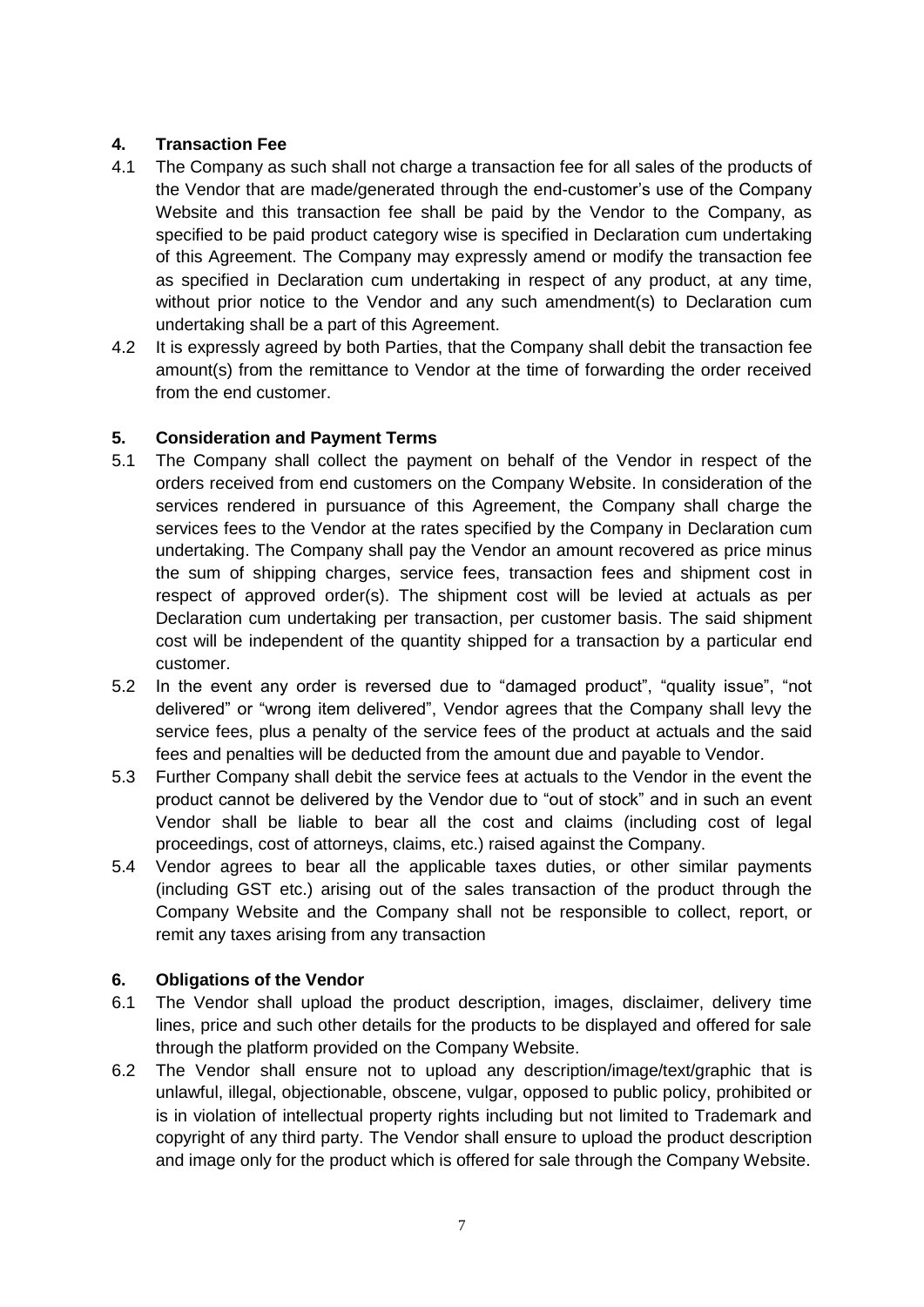- 6.3 The Vendor shall provide full, correct, accurate and true description of the product so as to enable the customers to make an informed decision.
- 6.4 The Vendor shall be solely responsible for the quality, quantity, merchantability, guarantee, warranties in respect of the products offered for sale through the Company Website.
- 6.5 The Vendor shall at all times have access to the internet and its email account to check the status of approved orders.
- 6.6 In respect of the orders for products placed by end customers on the Company Website, the Vendor shall submit proof of dispatch to the satisfaction of Company within **24 hours** of the request made by Company.
- 6.7 In the event any product is not accepted by the end customer for being a damaged or wrong item, then the same shall be replaced by the Vendor at no extra cost to the aggrieved customer. Since the Company acts as a facilitator, the Vendor hereby authorizes the Company to entertain all claims of return of the product in the mutual interest of the Vendor as well as the end customer.
- 6.8 The Vendor shall not send any of its promotional or any other information with the products ordered by the customer and also shall ensure that no material or literature is sent which may be detrimental to the business/commercial interests of the Company.
- 6.9 The Vendor shall dispatch the products of same description, quality and quantity and price as are described and displayed on the Company Website and for which the end customer has placed the order.
- 6.10 The Vendor shall raise invoice in the name of the end customer. The Vendor further undertakes and agrees to raise the invoice of an amount equivalent to the amount displayed on the Company Website to the end customer and paid by/charged to the end customer.
- 6.11 The Vendor shall not offer any products for sale on the Company Website which are prohibited for sale, dangerous, against the public policy, banned, unlawful, illegal or prohibited under the Indian laws.
- 6.12 The Vendor undertakes that it has the power to authorize the sale and/or display of its products on the Company Website
- 6.13 The Vendor shall pass on the legal title, rights and ownership in the products sold to the Customer.
- 6.14 Vendor shall be solely responsible for any dispute that may be raised by the customer relating to the goods, merchandise and services provided by the Vendor.
- 6.15 The Vendor shall at all time during the pendency of this Agreement endeavour to protect and promote the interests of the Company and ensure that no third-party rights including intellectual property rights are infringed.
- 6.16 The Vendor shall at all times be responsible for compliance of all applicable laws and regulations including but not limited to intellectual property rights, local sales tax, central sales tax, service tax, value added tax, standards of weights & measures legislation, sale of goods act, excise and import duties, drugs and cosmetics act, drugs and remedial magic act, code of advertising ethics, etc.

# **7. Warranties, Representations and Undertakings of the Vendor**

- 7.1 The Vendor warrants, represents, agrees and undertakes that
	- 7.1.1 It has the right and full authority to enter into this Agreement with the Company.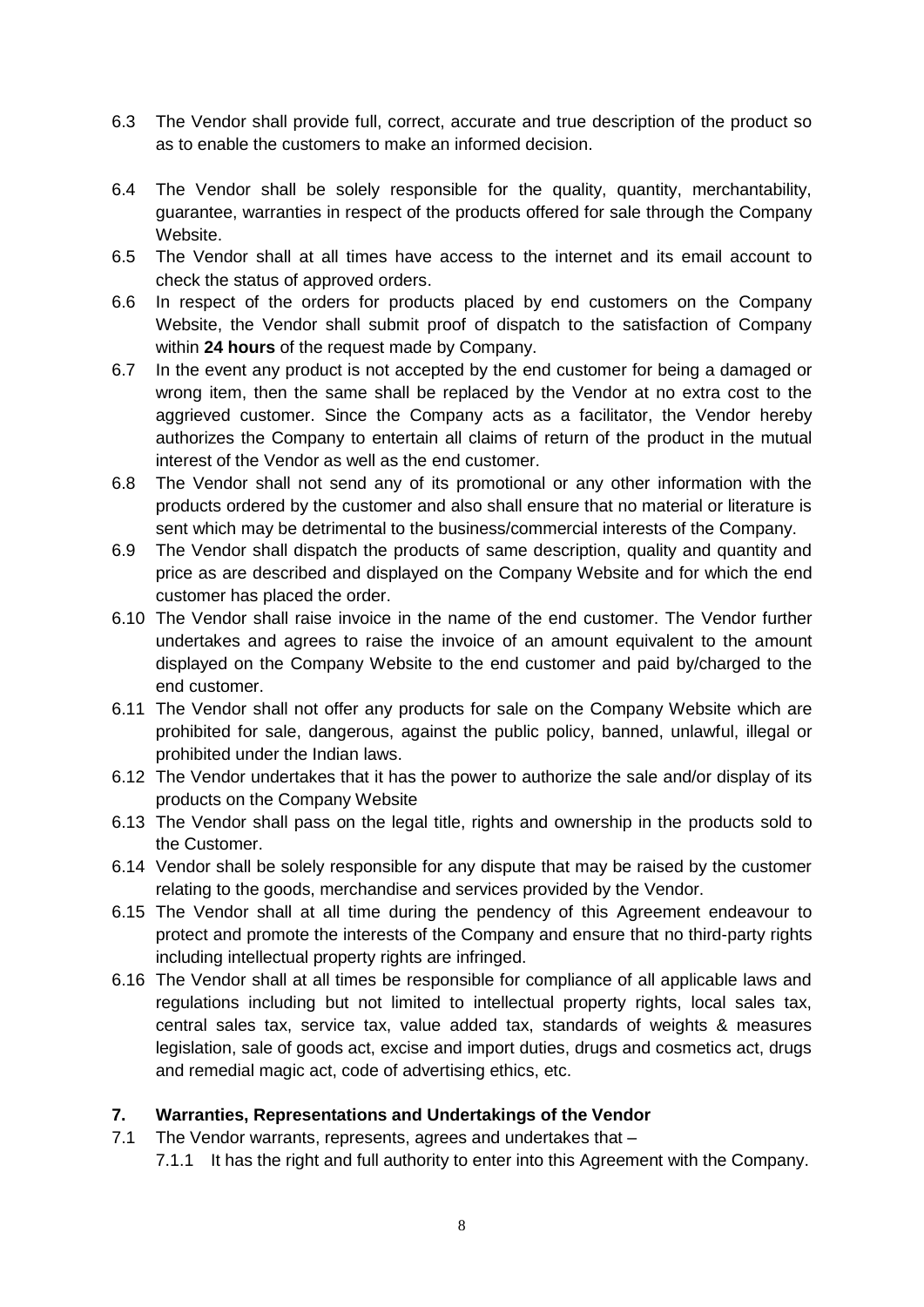- 7.1.2 All its obligations under this Agreement are legal, valid and binding obligations enforceable in law.
- 7.1.3 There are no proceedings pending, which may have a material adverse effect on their ability to perform and meet their obligations under this Agreement.
- 7.1.4 It is an authorized business establishment and hold all the requisite permissions, authorities, approvals and sanctions to conduct their business and to enter into this Agreement with the Company. They shall at all times ensure compliance with all the requirements applicable to their business and for the purposes of this arrangement including but not limited to intellectual property rights, sales tax, central sales tax, service tax, standards of weights & measures legislation, sale of goods act, value added tax, excise and import duties, etc. The Vendor confirms that it has paid and shall continue to discharge all its obligations towards statutory authorities.
- 7.1.5 It has adequate rights under relevant laws including but not limited to various intellectual property legislation(s) to enter into this Agreement with the Company and perform the obligations contained herein and that it has not violated/ infringed any intellectual property rights of any third party.
- 7.1.6 It shall provide the Company with copies of any document required by the Company for the purposes of this performance of its obligations under this Agreement within 24 hours of getting a written notice from the Company.
- 7.1.7 The complete product responsibility and liability shall solely vest with Vendor and that the Vendor shall be solely responsible to the end customer for the sale of the product by Vendor including but not limited to its delivery to the end customer and that Vendor shall not raise any claim on the Company in this regard.
- 7.1.8 It shall not to upload any text, images, graphics (for description and display of product on the online store) that is vulgar, obnoxious, inaccurate, false, incorrect, misleading, intimidating, against the public policy.
- 7.1.9 The Vendor shall pay the Company transaction fees as specified in Schedule A of this Agreement on every transaction the Vendor enables and that Vendor shall provide all completed transaction details to the Company for record keeping and reconciliation.
- 7.1.10 It shall draw the invoice/bill directly in the name of the end customer.
- 7.1.11 It shall prior to release of any promotion/advertisement material seek prior written approval for the same from the Company, in so far as the same relates to services offered pursuant to the terms of this Agreement.

# **8. Company reserves the right:**

8.1 The Vendor agrees and acknowledges that the Company, at all times during the continuance of this Agreement, shall have the right to remove/block/delete any text, graphic, image(s) uploaded on the Company Website by the Vendor without any prior intimation to Vendor in the event the said text, image, graphic is found to be in violation of law, breach of any of the terms of this Agreement or the Terms & Conditions agreed to by the Vendor in applying for a vendor account on the Company Website. In such an event, the Company reserve the right to forthwith remove the listing(s) for the product of the Vendor without any prior intimation or liability to the Vendor.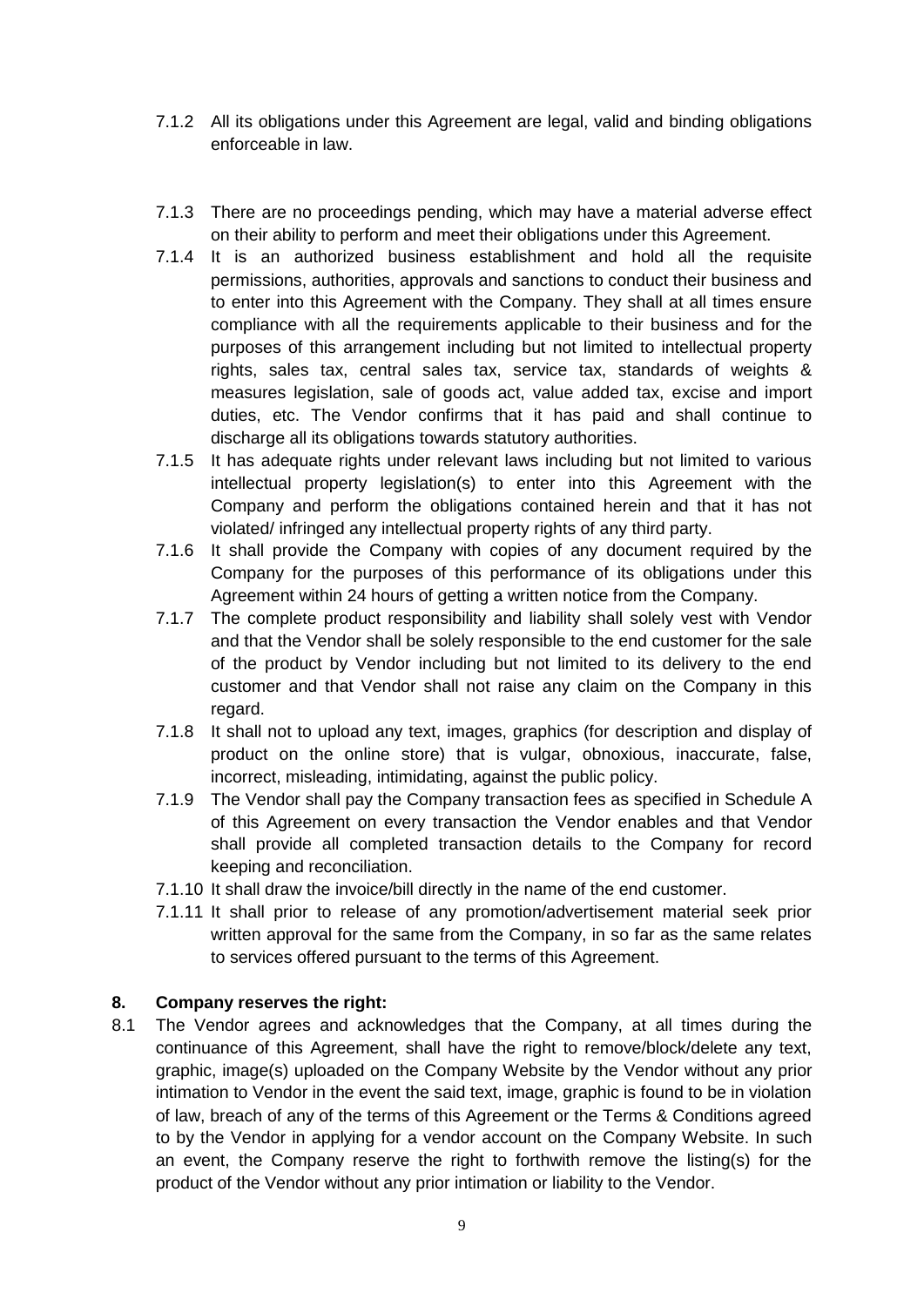- 8.2 The Company reserves the right to provide and display appropriate disclaimers and terms of use on the Company Website and the Alakart online shopping portal.
- 8.3 At any time if the Company believes that the services being utilized by the Vendor or its end customer are in contravention of the terms and provisions of this Agreement, the Terms & Conditions agreed to by the Vendor in applying for a vendor account on the Company Website, the Company shall have the right either at its sole discretion or upon the receipt of a request from the legal/statutory authorities or a court order to discontinue/terminate the said service(s) to the Vendor or the end customer, as the case may be, without liability to refund the amount to the Vendor to forthwith remove/block/close the vendor account of the Vendor and furnish such details about the Vendor and/or its end customers upon a request received from the legal/ statutory authorities or under a court order.

## **9. Authorizations**

- 9.1 The Vendor hereby grants to the Company the non-exclusive, worldwide, royalty-free right and license to use and display any product information, specifications, warranty information, data, images, and/or intellectual property furnished by the Vendor to the Company for use in respect of the Vendor's products listed on the Company Website during the term of this Agreement (hereinafter referred to as "Vendor Content").
- 9.2 The Company may use Vendor Content for any purpose related to the Alakart online shopping portal or in furtherance of promoting Vendor's products, including use on the Company Website, on emails and marketing/advertising campaigns. The Vendor acknowledges that the Company is relying on the Vendor to ensure that all Vendor Content is accurate and complete, and Vendor agrees to notify the Company of any revisions or modifications to any inaccurate or incomplete Vendor Content, promptly upon discovery of the same.
- 9.3 The Company agrees that it will not make modifications or alterations to Vendor Content unless the same is found to be in violation of law, breach of any of the terms of this Agreement or the Terms & Conditions agreed to by the Vendor in applying for a vendor account on the Company Website.
- 9.4 Except for the limited license granted to the Company herein, the Vendor retains all right, title,and interest to Vendor Content.

### **10. Advertising, Marketing and Sales Promotion**

10.1 The Company is the proprietor and owner of the platform and platform services and rights holder of the brand name may at its sole discretion carry out advertising and marketing activities in relation to promotion of the platform, platform services and brand name in any manner and to any extent as may be deemed fit by the Company and for such purposes may engage in certain sales promotion activities to increase the sales of products on the platform. The Company and the Vendor may agree on certain terms on which the Vendor shall support such sales and marketing activities of the Company including providing discounts on the products or other free of cost goods and services to the end customers.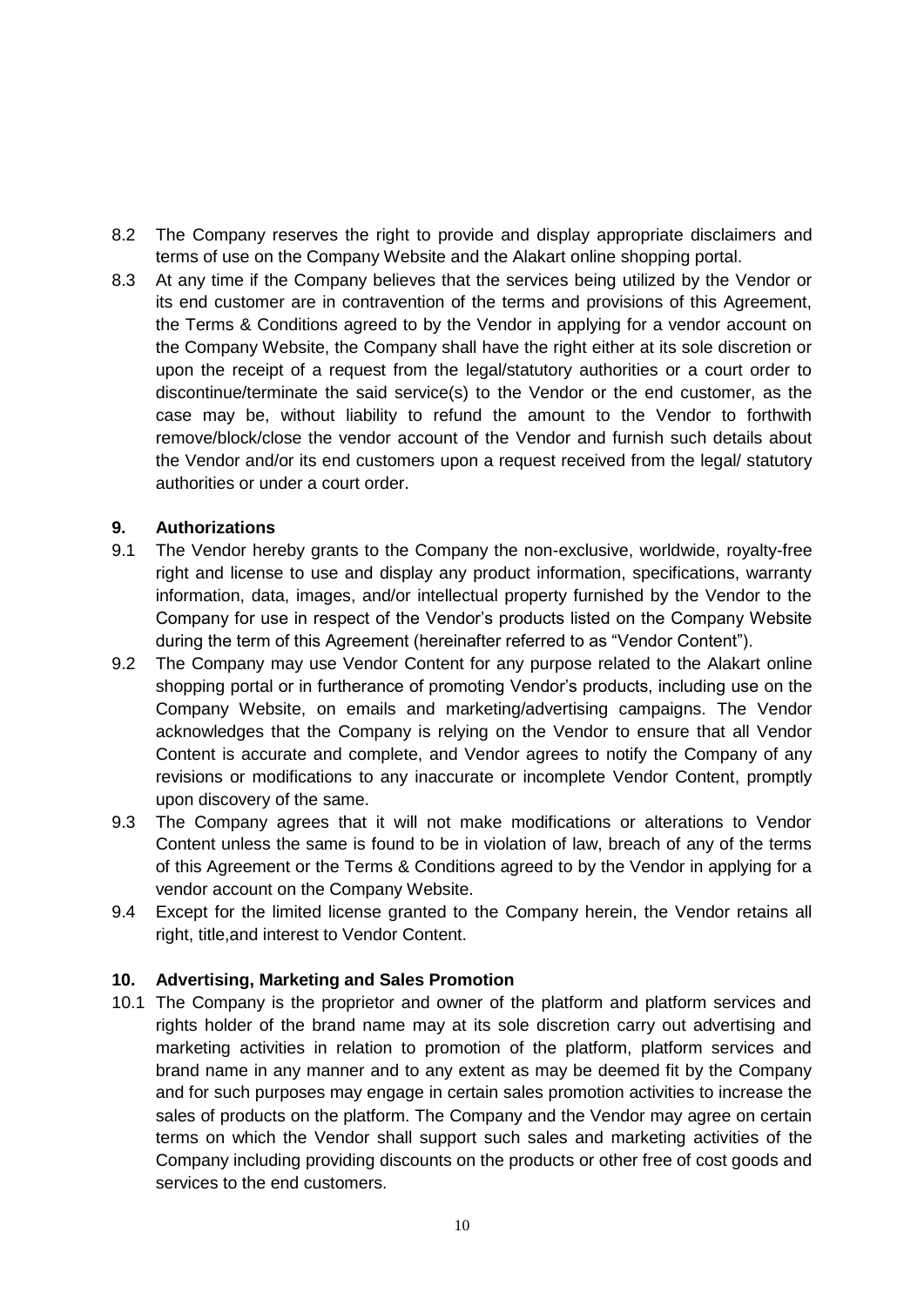- 10.2 The Company may, at its sole and absolute discretion, market, promote or advertise the products made available for sale by the Vendor on the Company Website in compliance with this Agreement.
- 10.3 The Company shall have the sole right to create, change and/or modify the design, look and feel, architecture, layout, positioning and all aspects of the Company Website including listing, positioning, indexing, placement and tiering the products offered for sale on the platform and the Vendor shall have no right to dispute such exercise of such right or discharge of such responsibility by the Company.
- 10.4 The Company shall be solely entitled to sell or license any and all advertising and promotional time and space with respect to Company Website including any parts, sections or portions thereof, including that which contain details of the products. The advertisement and promotions on any part of the Company Website may include video advertising, display/banner/text advertisements, including but not limited to medium rectangle, leader-board, roadblock, hyperlink, page branding, framing, widgets, popups, pop-under, network advertisements (for the sake of example, Google AdSense) available on the Company Website. The Company shall have the sole right and discretion to decide the style, placement and format of the advertisement and promotion and the price and/or any other consideration, if any, for the sale and license of such advertisement and promotion. Except for the facilitation of payment of sale proceeds of the product through payment facilitation services, the Company and/or its affiliates shall be entitled to retain any and all revenues generated from any sales or licenses of all such advertisements and promotions.
- 10.5 The Company shall reasonably ensure that all advertisement/ promotion activities undertaken by the Company (i) do not contain any material that, in its knowledge, would infringe or violate any intellectual property rights or any other personal or proprietary right of any person; and, (ii) are not obscene or libellous; and, (iii) comply with all applicable laws including standards and rules set forth by the Advertising Standards Council of India or any other relevant government authority.

### **11. End Customer Database**

- 11.1 The end customer database shall be proprietary to the Company. Solely the Company shall have rights in the end customer database including all intellectual property rights in the end customer database and unless specifically agreed to in writing by Company, no rights in or to the end customer database are deemed to have been granted to the Vendor.
- 11.2 The Vendor further agrees that:
	- 11.2.1 all the end customer database shall be treated as confidential information of the Company for the purposes of this Agreement; and,
	- 11.2.2 the Company being the owner and proprietor of the end customer database shall be entitled to use, store and exploit the same in any manner as may be deem fit by the Company and in accordance with Company's privacy policy as provided on the Company Website from time to time; and,
	- 11.2.3 the Vendor shall not use the end customer database other than selling the products by availing service provider business or required for law enforcement purposes and shall in no way sell, transfer or otherwise exploit the end customer database without the express written consent of the Company.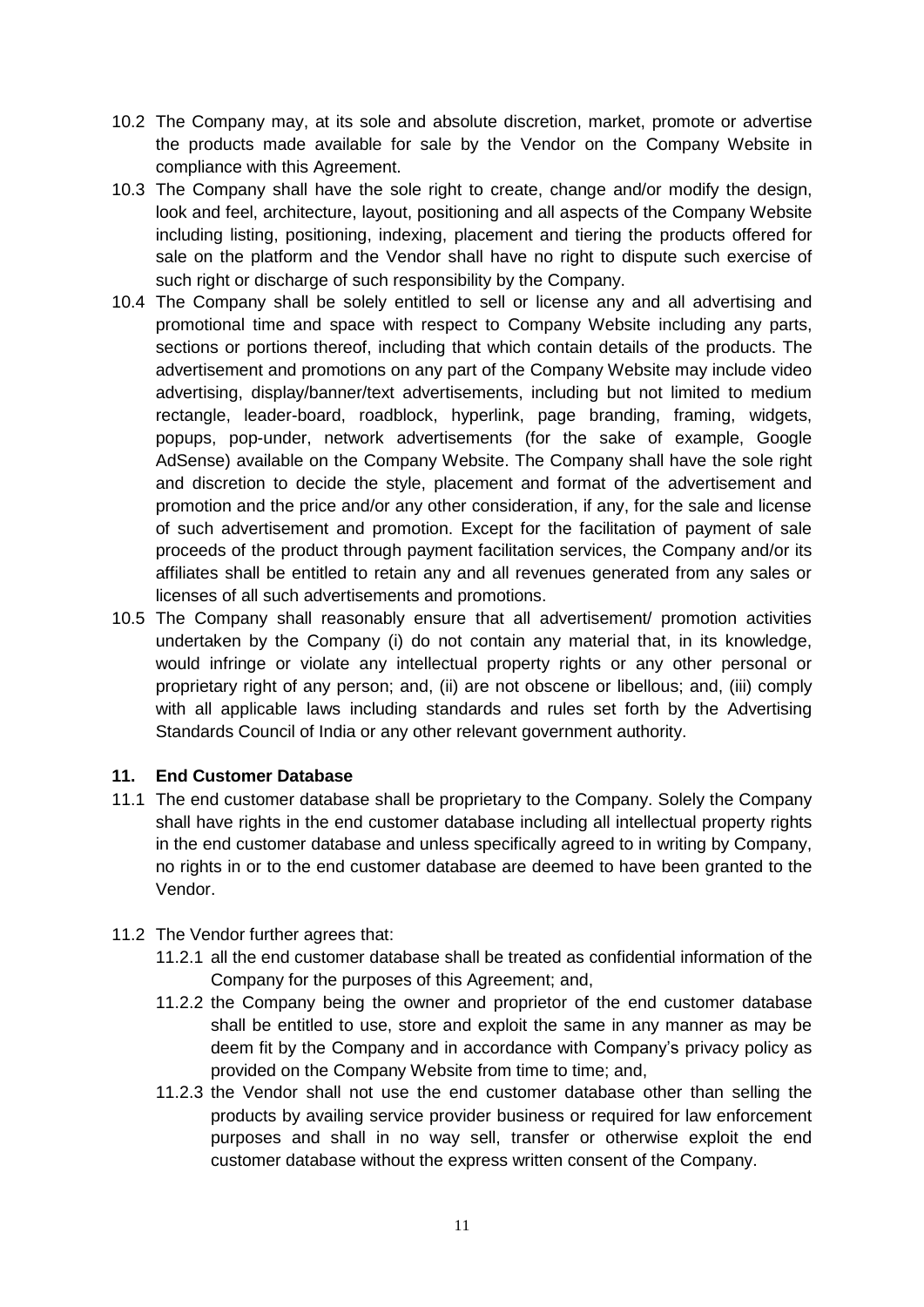## **12. Indemnity**

- 12.1 The Vendor indemnifies and shall hold indemnified the Company, its affiliates and end customers, its directors, officers, employees, representatives, agents (hereinafter referred to as the "Indemnified Parties") from and against all losses, damages, claims, suits, legal proceedings and otherwise howsoever arising from or in connection with any claim including but not limited to claims, liabilities, costs and expenses (including attorney's fees)incurred or to be incurred by the Indemnified Parties that arise out of, in any way relate to, or result from any breach by the Vendor of any of the provisions of this Agreement, for any infringement of any intellectual property rights or any other rights of any third party or of law, concerning quality, quantity and any claim in relation to the Vendor's product, or negligence, fraud or wilful misconduct of the Vendor or its affiliates (and their respective officers, directors, shareholders, employees, contractors, sub-contractors, agents and personnel), or the breach of any of the Vendor's warranties, representations or undertakings or in relation to the no fulfilment of any of its obligations under this Agreement or arising out of the Vendor infringing any applicable laws, regulations including but not limited to intellectual property rights, local sales tax, central sales tax, service tax, value added tax, the standards of weights & measures legislation, excise and import duties, etc. For the avoidance of doubt, it is further clarified that the right to indemnification in connection with any of the aforesaid claims of cause of action is independent and in addition to other rights and remedies of the Indemnified Parties that may be available at law or in equity. For the purpose of this clause reference to the Company shall also include any agencies through whom the Company makes the Alakart online shopping platform available to the end customers.
- 12.2 The Company agrees to indemnify and to keep indemnified the Vendor in respect of all claims losses and expenses (including the cost of litigation if any) arising out of any breach or default part of the Company to perform its obligations under this Agreement.
- 12.3 This article shall survive the termination or expiration of this Agreement.

### **13. Company not liable**

- 13.1 The Company, on the basis of representation by the Vendor, has created the vendor account as well as the listings for the products of the Vendor on the Company Website which enables the Vendor to offer its products for sale on the Alakart online shopping portal. The Vendor's representation is the essence of the Contract.
- 13.2 The Company shall under no circumstances be liable or responsible for any loss, injury or damage to the Vendor, or any other party whomsoever, arising on account of any transaction under this Agreement or as a result of the products being in any way damaged, defective, in unfit condition, infringing/ violating any laws / regulations / intellectual property rights of any third party. The Vendor agrees and acknowledges that the Vendor shall be solely liable for any claims, damages, allegation arising out of the products offered for sale through its online store (including but not limited to quality, quantity, price, merchantability, use for a particular purpose, or any other related claim) and shall hold the Company harmless and indemnified against all such claims and damages.
- 13.3 Further the Company shall not be liable for any claims, damages arising out of any negligence, misconduct or misrepresentation by the Vendor or any of its representatives.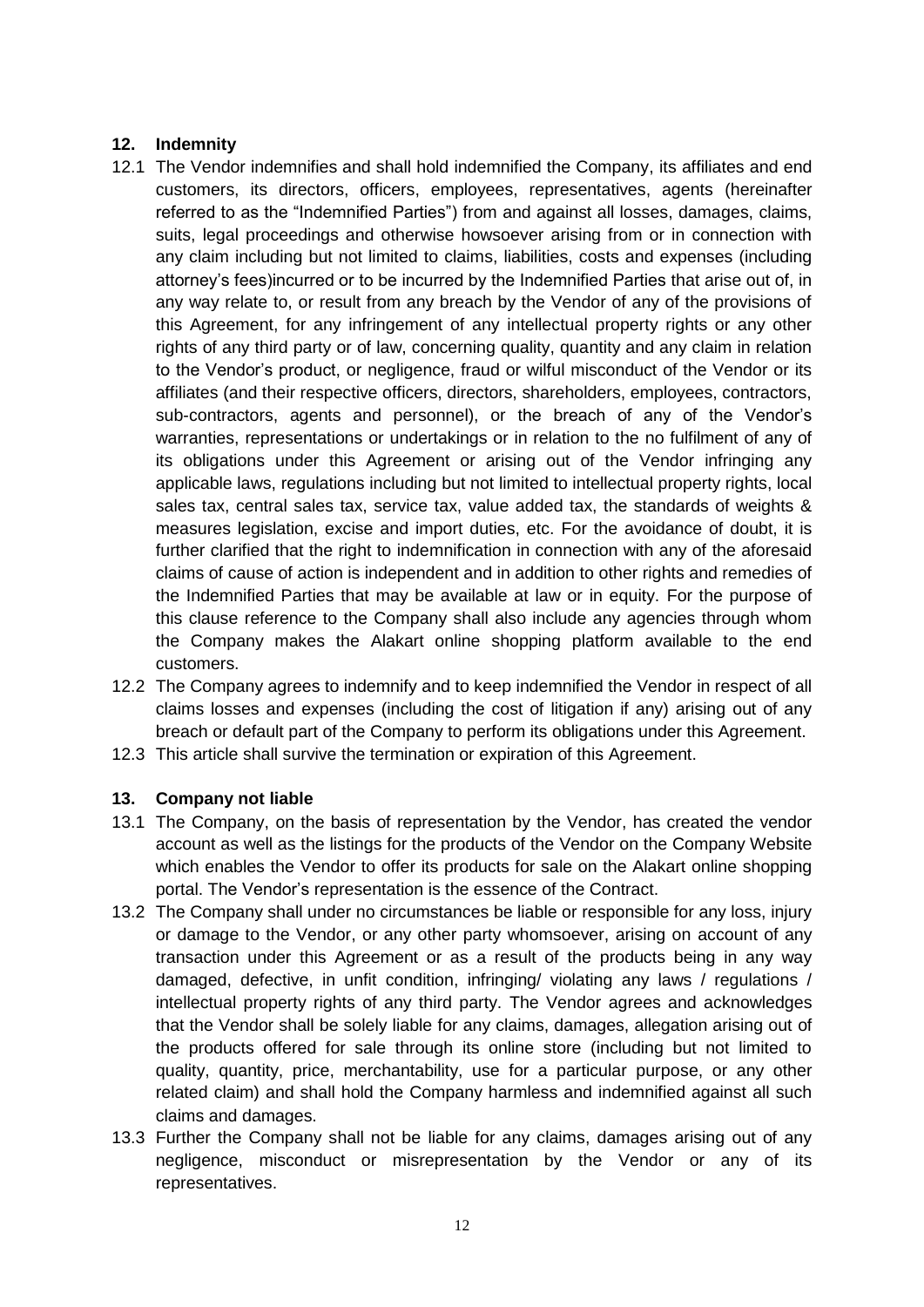13.4 The Vendor hereby agrees, confirms and acknowledges that the product is owned by the Vendor and that the Company is merely a facilitator for sale of the Vendor's product, hence the Company is not responsible/ liable for the product, its design, its function and condition manufacturing and selling and financial obligations, warranties, guarantees whatsoever. The Company reserves its right to state appropriate disclaimers on the Company Website.

### **14. Dispute Resolution**

- 14.1 Any dispute which arises between the Parties shall be attempted to be resolved by good faith discussions between the Parties.
- 14.2 Where the Parties are unable to resolve such disputes by good faith discussions within a period of thirty (30) business days from the date of a written notice by either Party notifying existence of such dispute, either Party shall be free to refer the dispute to arbitration in accordance with this Agreement. This Agreement and the rights and obligations of the Parties shall remain in full force and effect pending the award in such arbitration proceeding.
- 14.3 The arbitration shall be governed by the Arbitration and Conciliation Act, 1996 (as applicable in India) for the time being in force, and/or any statutory modification or reenactment thereof.
- 14.4 The place and seat of arbitration shall be at Hyderabad, India and the language of the arbitration shall be English.
- 14.5 The arbitration shall be conducted by three (3) arbitrators. Each Party shall appoint one arbitrator each and the two appointed arbitrators shall appoint a presiding arbitrator. In case the Parties fail to appoint their respective arbitrators within thirty (30) days from the submission of dispute for settlement through arbitration in accordance with Clause 15.2 above, or the two appointed arbitrators fail to appoint the presiding arbitrator with thirty (30) days from the date of appointment of the later of the first two arbitrators, a sole arbitrator shall be appointed in accordance with the Indian Arbitration and Conciliation Act, 1996 by the appropriate court of law.
- 14.6 The award rendered shall be in writing and shall set out the facts of the dispute and the reasons for the arbitrator's decision. The award shall apportion the costs of the arbitration as the arbitrator deems fair.
- 14.7 Notwithstanding anything contained in this Agreement, both Parties agree and acknowledges that the covenants and obligations with respect to the matters covered by this Agreement and set forth herein relate to special, unique and extraordinary matters, and that a violation of any of the terms of such covenants and obligations will cause irreparable loss and injury to the aggrieved Party. Therefore notwithstanding the provisions of this Agreement, either Party shall be entitled to approach any appropriate forums for obtaining an injunction, restraining order or such other equitable relief as a court of competent jurisdiction may deem necessary or appropriate.

### **15. Jurisdiction and Governing law**

- 15.1 The obligations, performance, interpretation and contents shall be governed by Indian law.
- 15.2 Subject to the provisions of negotiation and arbitration each Party irrevocably and unconditionally submits to the jurisdiction of Courts at Hyderabad, India.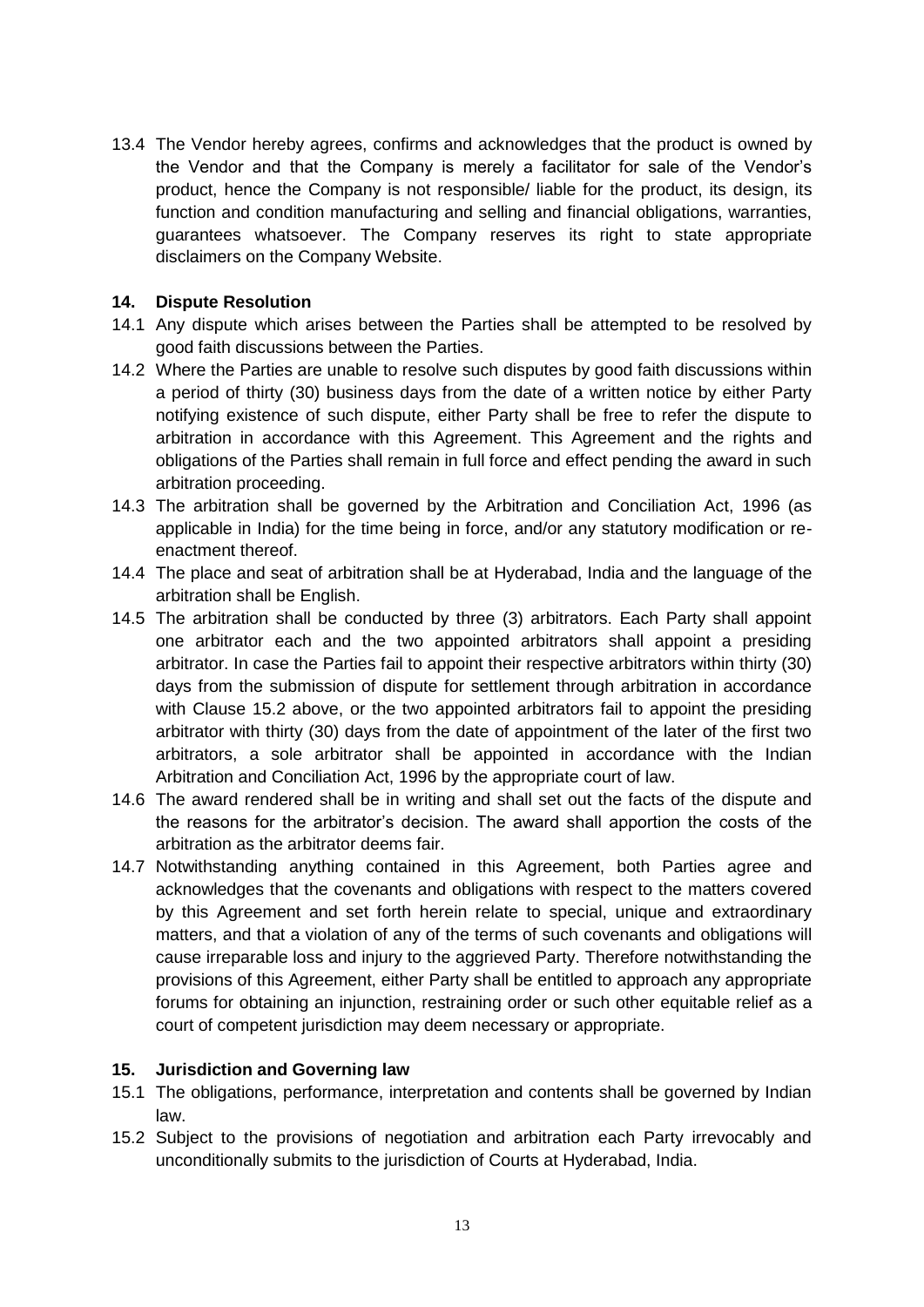## **16. Notices**

- 16.1 All notices and other communication under this Agreement shall be effectively only if in writing and in English and either delivered by hand or sent by courier in each case to the addresses set out at the beginning of this Agreement, within three (3) days after being sent, if sent with all sending expenses prepaid, by an express courier with a reliable system for tracking delivery, or within five (5) days if the Vendor is based in India / fourteen (14) days if the Vendor is based outside of India after the date sent, if sent by certified or registered mail, postage prepaid, return receipt requested.
- 16.2 General communications through electronic mode:
	- 16.2.1 When the Vendor uses the Company Website or sends emails/other data/information/communication to the Company, the Vendor agrees and understands that the Vendor is communicating with the Company through electronic means and that the Vendor consents to receive communications via electronic means from the Company periodically. The Company will communicate with the Vendor by the designated email address as provided by the Vendor at the time of registration of its vendor account.

## **17. Intellectual Property Rights**

- 17.1 It is expressly agreed and clarified that, except as specified agreed in this Agreement, each Party shall retain all right, title and interest in their respective trademarks and logos and that nothing contained in this Agreement, nor the use of the trademark/logos on the publicity, advertising, promotional or other material in pursuance of the purpose of this Agreement shall be construed as giving to any Party any right, title or interest of any nature whatsoever to any of the other Party's trademarks and/or logos.
- 17.2 The Vendor acknowledges the Company's absolute ownership of, interest in and rights to the Brand Name and all the intellectual property in the Alakart online shopping portal and the Company Website.
- 17.3 Without limitation to the foregoing, the Vendor acknowledges and agrees that all goodwill in or associated with the Brand Name, including any goodwill generated or arising by or through Company's or the Vendor's activities pursuant to this Agreement shall accrue for the benefit of and shall belong exclusively to the Company.
- 17.4 No right or interest in the Brand Name are granted or deemed to be granted by the Company to the Vendor.
- 17.5 Intellectual property rights in relation to service provider content and service provider business:
	- 17.5.1 The Company shall retain sole ownership of all the intellectual properties, know how or other proprietary rights in the service provider content and service provider business and no right or interest is granted or shall be deemed to be granted by the Company to the Vendor.
	- 17.5.2 To the extent the service provider content contains any proprietary content or information of the Vendor, the Vendor hereby grants a royalty-free and worldwide license to such content or information including a right to creative derivative product of such content or information.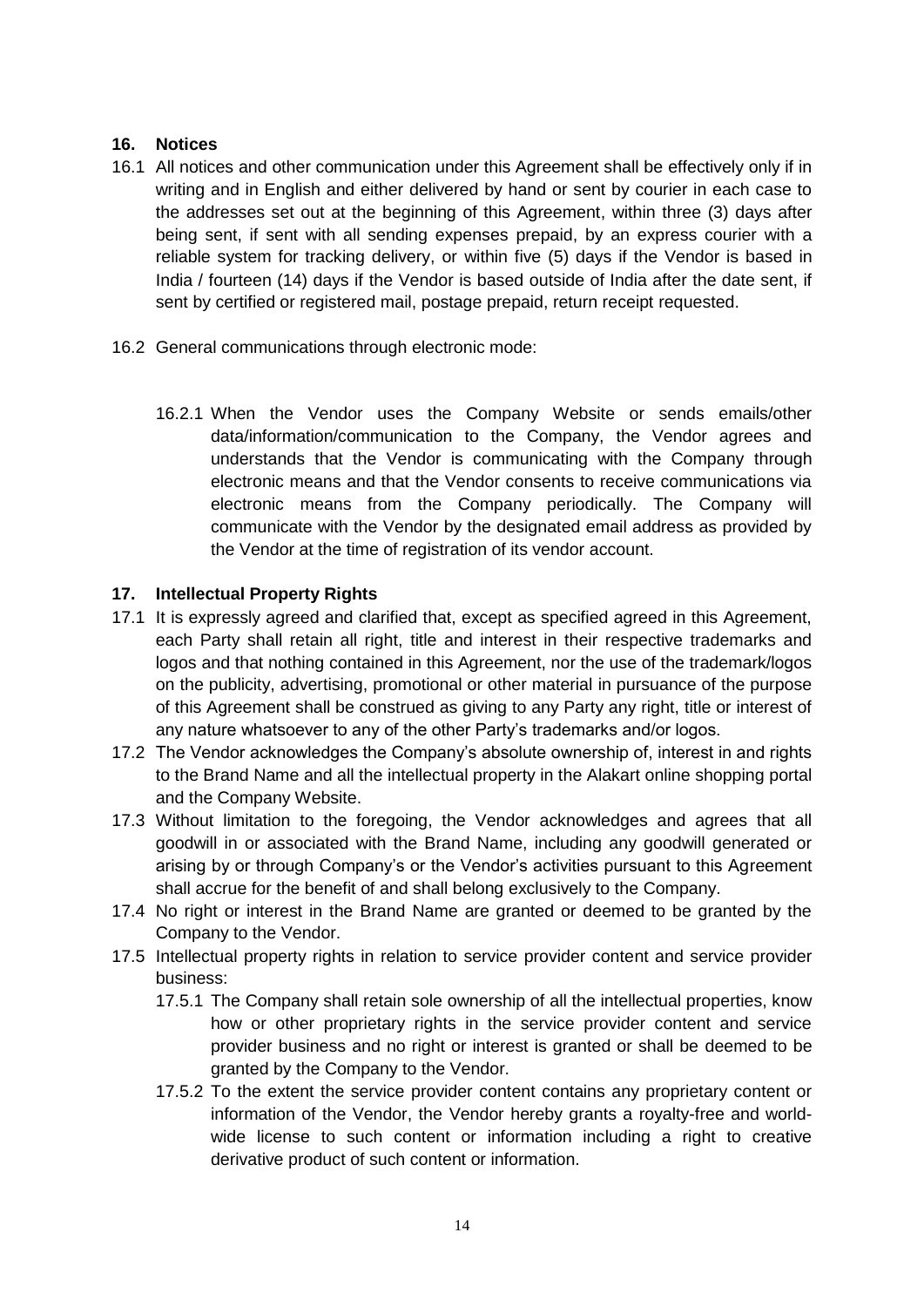# **18. Entire Agreement**

This Agreement embodies the entire agreement and understanding of the Parties and supersedes any and all other prior and contemporaneous agreements, arrangements and understandings (whether written or oral) between the Parties with respect to its subject matter.

# **19. Assignment**

Neither this Agreement nor any part thereof is assignable, transferable, sub-licensable, subcontractable or conveyable by Vendor, either by operation of law or otherwise, without the express, prior, written consent of the Company.

# **20. Confidentiality**

- 20.1 The Vendor agrees and undertakes to maintain the confidentiality of the information and user/customer data disclosed, generated or made available to Vendor under this Agreement. The said information shall not be used by the Vendor for any purpose other than for the performance of its obligations under this Agreement.
- 20.2 The Vendor agrees that the unauthorized disclosure or use of such information would cause irreparable harm and significant injury, the degree of which may be difficult to ascertain. Accordingly, the Vendor agrees that the Company shall have the right to obtain an immediate injunction from any court of competent jurisdiction enjoining breach of this Agreement and/or disclosure of the Confidential Information.
- 20.3 The Company shall also have the right to pursue any other rights or remedies available at law or equity for such a breach.
- 20.4 The aforementioned confidentiality obligations shall not extend to Confidential Information which: (i) has ceased to be confidential without default on the part of the receiving Party; (ii) has been received from a third party who did not receive it in confidence; (iii) the receiving Party is required by any court, government or other regulatory body to disclose, but only to the extent required by law, provided that the receiving Party gives the disclosing Party written notice as soon as practicable of such requirement and consult in good faith the disclosing party on the content and manner of any disclosure.

# **21. Limitation of liability**

Under no circumstances, except in case of breach of contract, will either party be liable to the other party for lost profits, or for any indirect, incidental, consequential, special or exemplary damages arising from the subject matter of this Agreement, regardless of the type of claim and even if that party has been advised of the possibility of such damages, such as, but not limited to loss of revenue or anticipated profits or loss business, unless such loss or damages is proven by the aggrieved party to have been deliberately caused by the other party.

# **22. Severability**

It is the intent of the Parties that in case any one or more of the provisions contained in this Agreement shall be held to be invalid or unenforceable in any respect, such provision shall be modified to the extent necessary to render it, as modified, valid and enforceable under applicable laws and such invalidity or unenforceability shall not affect the other provisions of this Agreement.